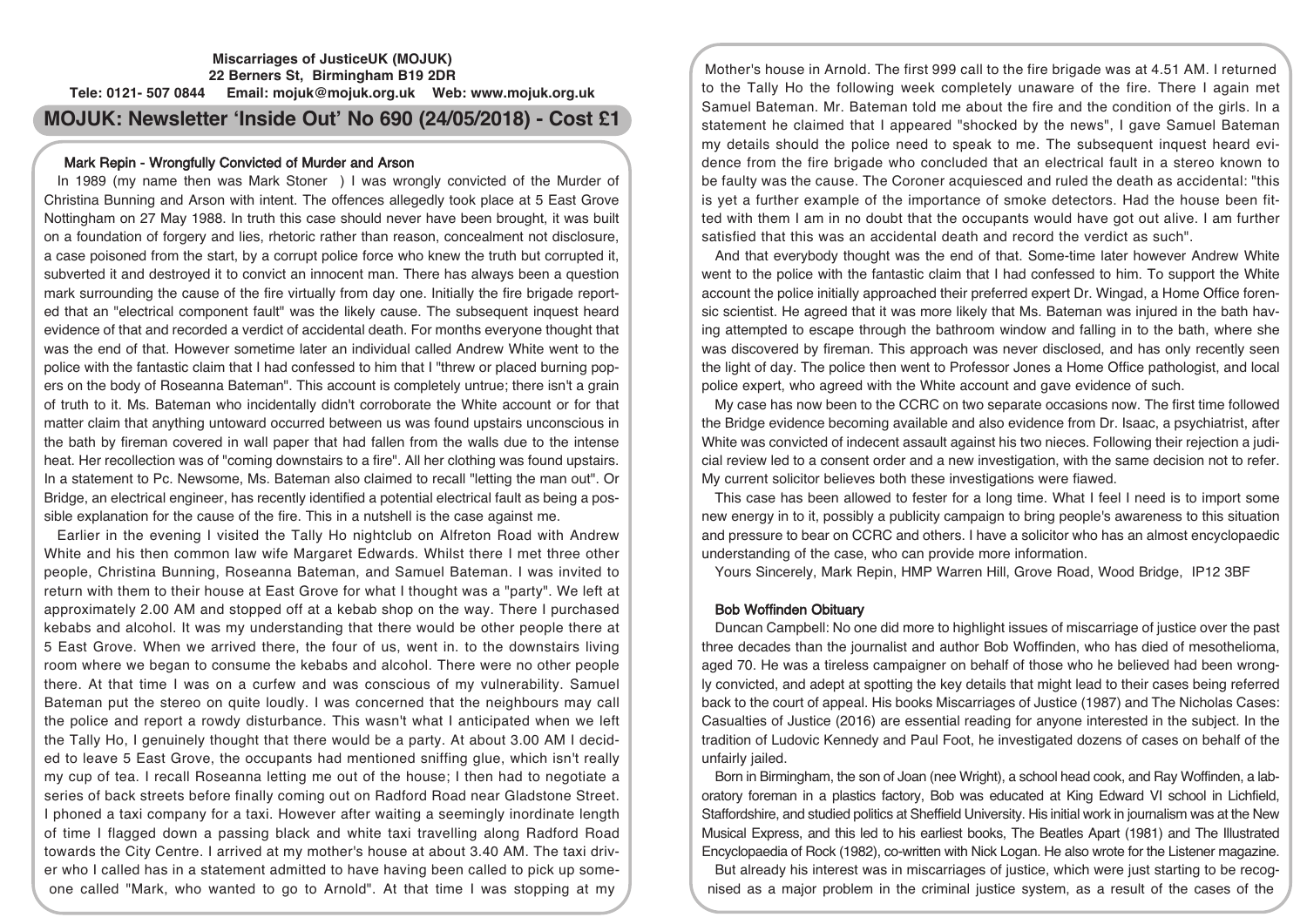Birmingham Six and the Guildford Four. He compiled what would be the first – and remains the best – comprehensive examination of the subject, Miscarriages of Justice. "I wish I had written it myself," was Kennedy's response at the time of its publication.

Meanwhile he had moved from print journalism to television, with Yorkshire TV. As a producer of its current affairs programme First Tuesday, he specialised in cases involving the law and the environment. One of his films, on the 1981 Spanish "cooking oil scandal" that led to 1,000 deaths, won prizes at international television festivals. The programme exposed evidence that the real cause of the deaths was not imported cooking oils, as the authorities wanted to suggest, but pesticides used on tomatoes.

He also produced, for Channel 4, the 1992 film Hanratty: The Mystery of Deadman's Hill, about the case of James Hanratty, who was executed in 1962 for the murder of Michael Gregsten in what was known as the A6 murder. He later wrote Hanratty: The Final Verdict (1997) and his work led to the retesting of exhibits for DNA and an unsuccessful appeal in 2002 as the results indicated that Hanratty was indeed guilty; Bob continued to believe in his innocence, arguing that, after so many years, the DNA could have been contaminated.

He was involved in many other high-profile cases. One notable success was the overturning of the conviction of a 15-year-old boy, Philip English, for the murder of a policeman in Gateshead in a "joint enterprise" case. With a colleague, Richard Webster, he helped to establish the innocence of two young nursery nurses from Newcastle, Dawn Reed and Chris Lillie, who had been wrongly condemned as child abusers in a widely publicised social services report.

Bob tried to meet the people who contacted him from prison about their cases, and he won a landmark legal victory when the House of Lords gave prisoners proclaiming their innocence the right to receive visits from journalists – something that had become, and remains, difficult. His last book, The Nicholas Cases, was an analysis of 10 wrongful convictions, the title coming from St Nicholas, who in Byzantine times halted the execution of three innocent men and could thus claim to be the patron saint of the wrongfully convicted. "He was a good storyteller," said Richard Ingrams, author of Ludo and the Power of the Book, the recent biography of Kennedy. "I read Bob's book and realised that things are probably worse now than they were."

One of Bob's characteristics was a willingness to explore controversial cases, and the book includes that of Gordon Park, convicted of the murder of his wife, Carol, who disappeared in 1976 and whose body was found in Coniston Water in 1997, giving the case its title of the "Lady in the Lake". Park, convicted in 2005, hanged himself in prison in 2010. Bob also took on the case of Sion Jenkins, the deputy headmaster convicted of murdering his foster daughter, Billie-Jo, whose conviction was quashed in 2004.

His book Bad Show (2015) written with James Plaskett, suggested that Major Charles Ingram, famously accused of winning the Who Wants to Be a Millionaire? quiz show through the strategic coughs of an ally in the audience, was innocent. The play Quiz, by James Graham, which premiered last year and is currently playing in the West End, was partly based on this book.

Bob was very critical of the fact that much of the media had lost interest in investigating such time-consuming cases or even covering trials properly. "In the realm of criminal justice, the media betrays us all on a daily basis," he wrote in an article for the Justice Gap last year. He continued to report prodigiously for the Guardian, the Times, the Sunday Telegraph and the Daily Mail. Behind an open and genial manner lay a steely determination which endeared him to many. To the end, he remained the most collegiate of journalists, always willing to assist, advise and share. • Robert Woffinden, writer/campaigner, born 31/01/1948; died 01/05

#### 2018

#### Investigation Launched Into Potential Mishandling of Forensic Evidence

'The Justice Gap": Scotland Yard has launched an urgent review into 33 criminal investigations following allegations that a forensic scientist within the Metropolitan Police mishandled evidence. The unnamed scientist in question was suspended from her duties in March of this year for failing to 'complete the requisite forensic examinations and in some case[s] wrongly informed investigators about the progress of forensic examinations'. It is believed that the cases in question, handled by the suspended scientist, had resulted in convictions.

A Metropolitan Police spokesperson explained: 'We are urgently conducting a review to understand whether there is any risk to the criminal justice process and to take remedial action where necessary.' An internal review found that, out of the 33 criminal investigations potentially affected, 21 relate to rape and sexual offences, whilst the remaining 12 relate to burglary, violence and drug offences. All these cases occurred within the period of 2012 to 2017. The spokesperson added that '[a]ll victims in the affected cases have been contacted, where it has been deemed appropriate to do so. In the case of the investigations into rape and sexual assaults, victims have been contacted by a Sexual Offences Investigative Techniques officer'. 'In order to be reassured that this issue is not more far-reaching, we have completed a full audit of scientists' workloads within the department, and are satisfied that there are no other instances of undeclared casework.'

The review has plunged forensic services into an even deeper crisis following the decision to close the publicly owned Forensic Science Service (FSS) in 2012. That decision meant police forces had to employ private services or set up in-house forensics, with the Met selecting the latter option. Since that closure, another investigation was launched into the alleged manipulation of data by the private forensics firm, Randox. In that case, it is thought that some 10,000 cases were affected nationwide. In addition, Key Forensics Services, another private forensics service provider, collapsed earlier this year potentially affecting thousands of cases

Earlier this year, Dr Gillian Tully, the government's Forensic Science Regulator, published a critical report into the effects of legal aid and policing cuts on the quality of forensics services (read about this here). This latest case has been referred to the Forensic Science Regulator.

# Met's Gang List 'Chaotic' and 'Racially Discriminatory', Says Amnesty

Charlotte Hughes, 'The Justice Gap': Police are labelling people – almost exclusively black – as potential gang members, based on vague definitions and little evidence. Amnesty International has published a damning report, called Trapped in the Matrix, into the little-known database of suspected gang members used by the Metropolitan police.

The report presents much evidence challenging the assumed relationship between youth violence and policing of gangs. It also reveals how the labelling of those, almost exclusively from the black community, as 'gang nominals' is often based on hunches and has left Britain breaking its human rights obligations. The stigma can lead to criminalisation, imprisonment, exclusion from school, eviction from home, removal of children and deportation.

The Metropolitan Police Service's gang-mapping database, known as the Gangs Matrix, was launched in 2012 as part of a response to the London riots. It lists individuals with each given an automated violence ranking of green, amber or red. Some 3,806 people were on the matrix, with 5% in the red category, assessed as having the highest risk of committing violence, and 64% in the green, the lowest. The youngest person on the Matrix is 12 years old; 99% of those listed are male; and 1,500 people are on the list who police had assessed as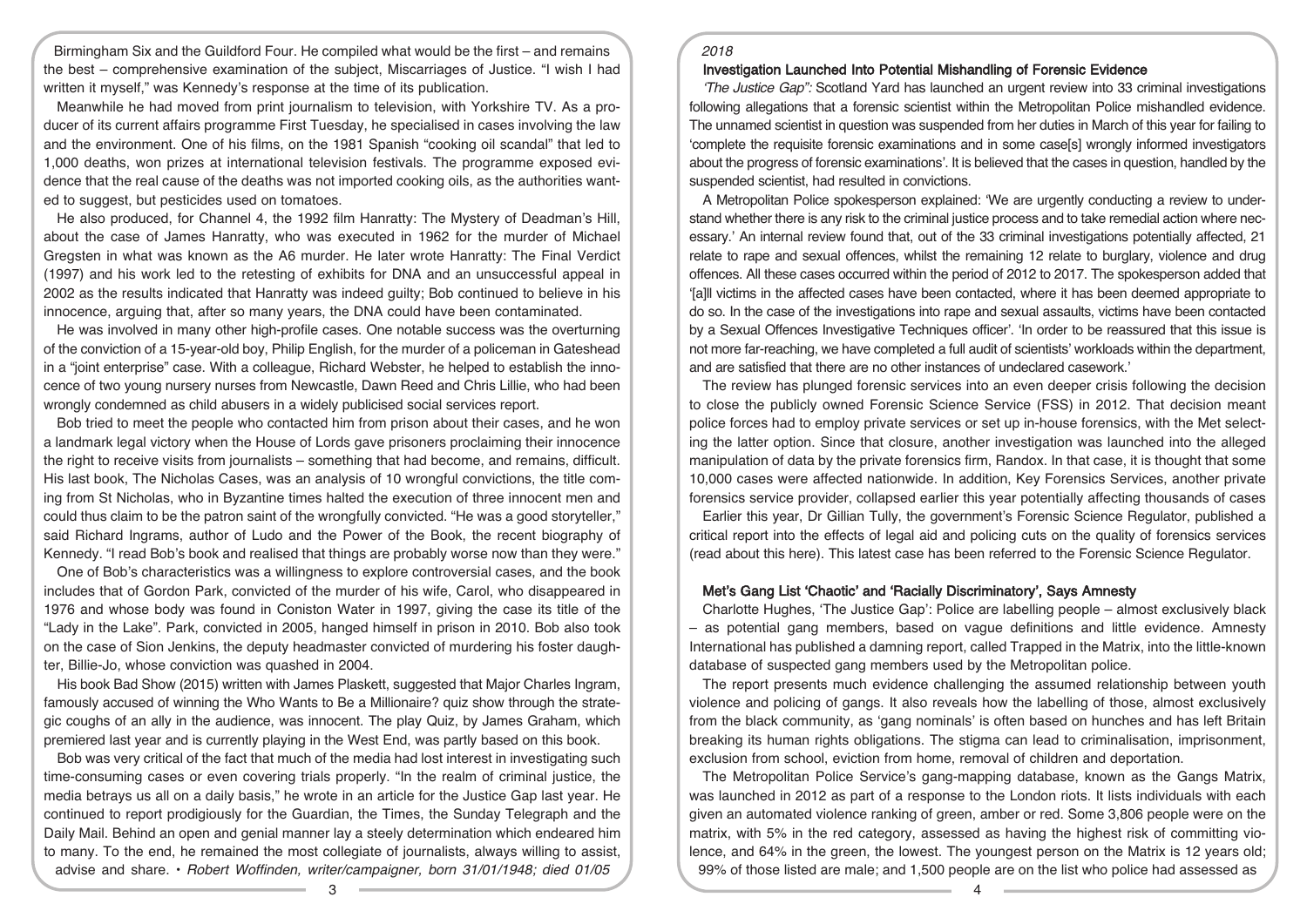posing no danger of committing violence.

The findings showed that of those on the matrix, 78% were black and 9% from other ethnic minorities. This compared with the police figures stating that only 27% of those behind violence in London were black. About 13% of London's population is black. The Mayor's Office for Policing and Crime found that more than 80% of all knife-crime incidents resulting in injury to a victim aged under 25 in London were deemed to be non-gang-related.

The Met Police has said the matrix helped 'prevent young lives being lost'. Police in Greater Manchester, Nottingham and the West Midlands are understood to use similar lists.

Patrick Williams and Becky Clarke, senior lecturers at Manchester Metropolitan University, were asked by Manchester city council to profile those in gangs alongside those who had committed serious youth violence. They found that while serious youth violence occurs in all communities, the approach to policing gangs targets the black community almost exclusively. Three-quarters of those convicted of youth violence were white; nine out of 10 individuals on the Manchester gangs list were black or minority ethnic. Clarke argues in an article for the Guardian that the current practice of identifying and flagging young black men as potential gang members is a result of the the government's Ending Gang and Youth Violence policy. Therefore, there could be as many as 52 local authorities implementing such policies.

Kate Allen, Amnesty International UK's Director, said: 'It's part of an unhelpful and racialised focus on the concept of gangs. Put simply, it's the wrong tool for the wrong problem… The entire system is racially discriminatory, stigmatising young black men for the type of music they listen to or their social media behaviour, and perpetuating racial bias with potential impacts in all sorts of areas of their lives.' Allen said Amnesty had stumbled on to the problems during discussions with officers about the increasing role technology was playing in law enforcement. She said Met officers had alerted Amnesty International by expressing their own concerns over the tactic. One Met Police officer told them: 'Gangs are, for the most part, a complete red herring… fixation with the term is unhelpful at every level.'

The charity's report found a 'chaotic and inconsistent' approach to adding individuals to the matrix between London boroughs. Police gather various intelligence including history of violent crime, entries on social media and information from bodies including local councils. They then use a secret algorithm to calculate a risk of harm score. Amnesty claimed the Met was putting people on the matrix in some cases because it mistook cultural preferences, such as the music people listened to or shared, for criminality. It also claimed officers were using social media networks without a warrant to gather intelligence from those under suspicion.

The report warned that there is a very low threshold for getting added to the Matrix, with only two pieces of 'verifiable intelligence' without a clear guidance or criteria being needed. There is a very wide discretion given to both police and various other partner agencies – including housing associations, job centres and youth services – resulting in people who have never been involved with violent crime being registered.

Haphazard: The concept of a gang member is vague and based on racialised notions, Amnesty's report finds. This means that the gang label is haphazardly used. Even being a victim of a crime can mean that the individual is placed on the matrix. If the police link the crime to a gang it is viewed by the Metropolitan Police as an indicator of a likelihood of 'subsequently becoming drawn in to involvement in serious crime'.

These uncorroborated assumptions and the stigma of suspicion or guilt related to inclu-

sion on the Matrix then stay, appearing as 'flags', on the systems of a range of partner agencies with a wide range of local services. The practice of issuing of eviction notices has been described as a routine tactic used to put pressure on a 'nominal'. In Manchester, there has also been an increased use of 'threat to life' notices; one consequence of these can be the removal of children from the family home.

Officials reported to Amnesty a general pressure from the police in the Gangs Units to 'keep people on' the Matrix in case they later went on to commit a violent offence. The report found the processes surrounding review of inclusion on the Matrix inadequate given the sensitivity of the data held. James Dipple-Johnstone from the Information Commissioner's Office said: 'We are in contact with the Metropolitan Police Service as part of an investigation into their use of a gangs database.' In practice, the label is disproportionately assigned to black men and boys, even where an individual's offending profile is otherwise the same as a white individual who is not so labelled. Amnesty claims this reflects a historic pattern of over-policing of Black, Asian and minority ethnic (BAME) communities. Stafford Scott, from The Monitoring Group, a campaigning organisation which challenges racism in policing, argues that the Gangs Matrix is counterproductive and further erodes trust in and the legitimacy of the police. He argued: 'It doesn't work, it just further marginalises this group of kids.'

#### Facial Recognition is Not Just Useless. In Police Hands, it is Dangerous

Martha Spurrier director of Liberty: Science fiction is often a precursor to science fact. Some of the best dystopian novels and films are set in a nightmarish world where the state can follow you everywhere you go, as your face flashes up a match on a population-level database. Now facial recognition is here for real. The police are scanning thousands of our faces – at protests, football matches, music festivals and even Remembrance Day commemorations – and comparing them against secret databases. The only difference is that in the books and the films it always worked. Yesterday, Big Brother Watch published the results of its investigation into police use of facial recognition software. It revealed that the Met's technology is 98% inaccurate. This hasn't come as a big surprise to us at Liberty. When we were invited to witness the Met's trial of the technology at Notting Hill carnival last summer, we saw a young woman being matched with a balding man on the police database. Across the Atlantic, the FBI's facial recognition algorithm regularly misidentifies women and people of colour. This technology heralds a grave risk of injustice by misidentification, and puts each and every one of us in a perpetual police lineup.

Facial recognition exists in a regulatory vacuum. It doesn't come under the same regulatory framework as camera surveillance and other biometric data such as fingerprints and DNA. Parliament hasn't ever debated it. And automated facial recognition technology isn't passive, like CCTV. It loads surveillance cameras with biometric software to create maps of people's unique facial characteristics in real time. These are then measured and matched to images stored elsewhere. Although it is talked up as being needed to keep us safe from crime, the database against which thousands of people's faces were compared at Remembrance Day commemorations at the Cenotaph last November was compiled of people who had shown obsessive behaviour towards particular public figures – none of whom were wanted for arrest, and all of whom were engaging in lawful behaviour.

This is just the tip of the iceberg of what can happen when invasive technology exists with no law governing it and no oversight of its use. It's policing without constraint, not policing by consent. The police say Tony Porter, the surveillance camera commissioner, is tasked with keeping an eye on them – but he's not. In fact, the commissioner has just said that Home Office delays in setting out a strategy forfacial recognition have left the police to their own devices. With no legislation, guidance, policy or oversight,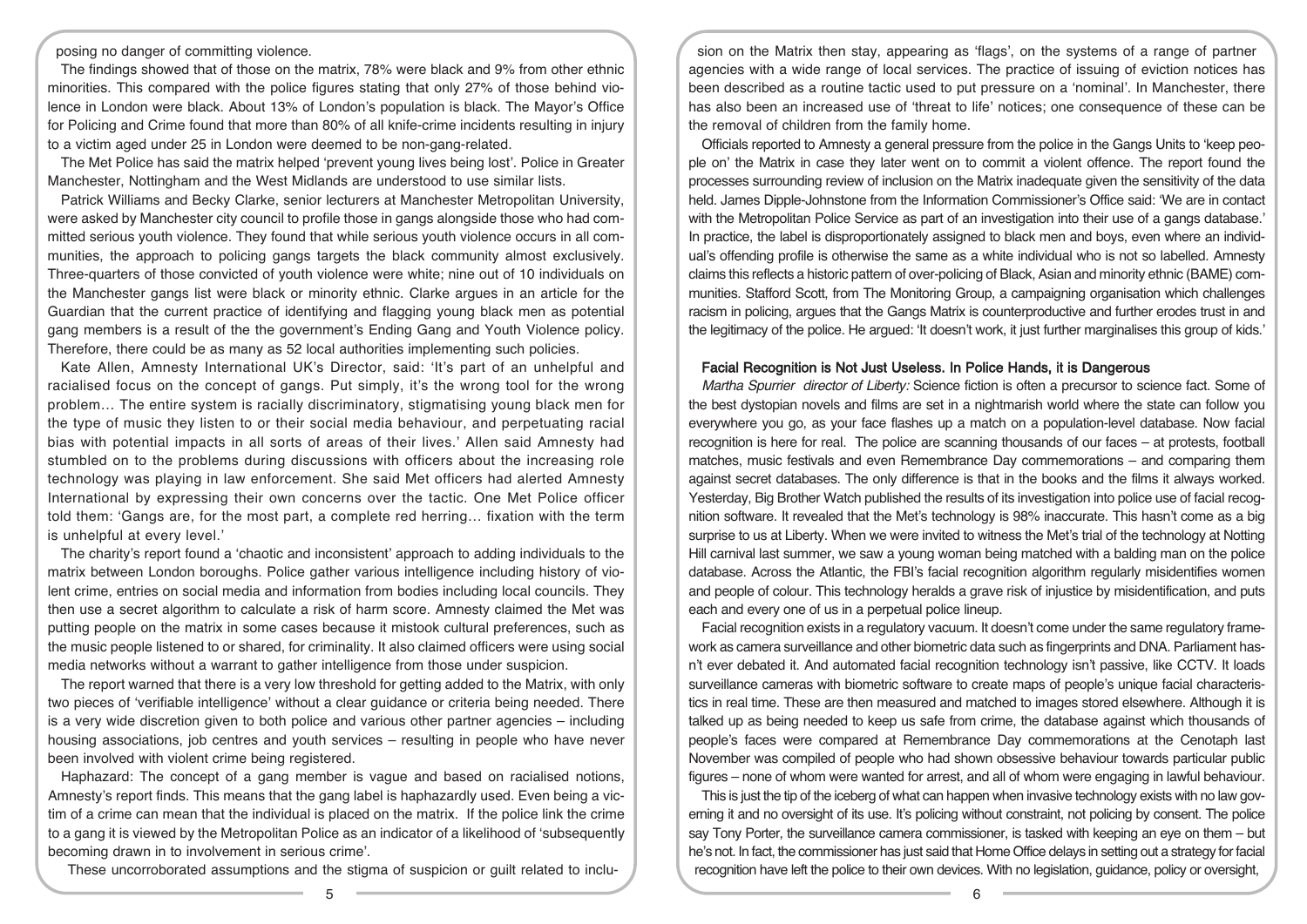facial recognition technology should have no place on our streets. It has chilling implications for our freedom. Every single person who walks by these cameras will have their face – their most identifiable feature – scanned and stored on a police database. There is no escaping it – especially when you don't know it's happening. And if you are one of the unlucky ones who is falsely identified as a match, you might be forced to prove your identity to the police – or be arrested for a crime you didn't commit. It's not hard to imagine the chilling effect its unrestricted use will have. Constant surveillance leads to people self-censoring lawful behaviour. Stealthily, these measures curb our right to protest, speak freely and dissent. They shape our behaviours in ways that corrode the heart of our democratic freedoms.

And even more perniciously, this technology is most dangerous for the people who need it the most. Technology that misidentifies women and people from ethnic minority communities disenfranchises people who already face inequality. If the history of the civil rights movement teaches us anything, it's that protest can bring about social change. The people most likely to be wronged by the facial recognition technology being rolled out in our public spaces are the people who need public protest the most. The government's defence is that the technology is "evolving". But that doesn't wash when it is having a real and unjust impact on people in the here and now. There is an increasing pattern of British police "trialling" new tools and tech – such as fingerprint scanning and spit hoods – that suddenly become the norm without so much as a robust assessment of the trial or a public debate. This must stop now. On Monday the information commissioner, Elizabeth Denham, said that if the Home Office and the police forces do not address her concerns about the use of facial recognition technology, she will consider taking legal action to ensure the public is protected. Liberty will be right behind her.

# Extradition Case to be Referred to CJEU Over Oossible Impact of Brexit

Daniel Hickey, Irish Legal News: A High Court judge will refer the case of a man wanted in Northern Ireland on a murder charge to the Court of Justice of the European Union (CJEU) for determination on the impact of Brexit on extraditions to the UK. The man is facing charges of murder and rape in Northern Ireland and was arrested in Dublin over two years ago. Last Thursday 12/05/2018, counsel for the Justice Minister, Robert Barron SC, requested that Ms Justice Aileen Donnelly refer the case to the CJEU and that the case be dealt with urgently.

Eight other cases of men wanted by authorities in the UK were also being dealt with under the application yesterday. Ms Justice Donnelly said that having carefully considered the matter she would refer the man's case to the CJEU. She said that the issue of Brexit was "bound up with issues of mutual trust" and asked counsel to prepare a draft reference by Wednesday. In February, the Supreme Court had referred another extradition case, that of 51-year-old Thomas Joseph O'Connor, who is wanted in the UK in connection with a £5 million tax fraud, to the CJEU.

Man Convicted of Historical Rape Wins Appeal Against 'Excessive' Nine-Year Sentence

Scottish Legal News: A man who was sentenced to nine years' imprisonment after being found guilty of historical sex offences which included the rape of his younger sister and a cousin when he was a teenager has had his custodial term reduced following an appeal. The High Court of Justiciary Appeal Court quashed the original sentence and imposed one of six years after ruling that the trial judge's disposal was "excessive", having regard to the appellant's age at the time of the offences, the 40-year period since without re-offending and the "low risk" to the public. Lord Menzies and Lord Turnbull heard that the appellant "HM" was convicted after trial at Glasgow High Court of three serious charges, which were committed when he was aged between 13 and 17. The first was of lewd, indecent and libidinous practices and behaviour towards his younger sister between May 1971 and May 1975 at a time when she was aged between four and about seven or almost eight; second,

of rape of the same younger sister on one occasion between the same dates; and third, rape of a younger cousin of his on various occasions between November 1973 and November 1976 when she was aged between three and six. The trial judge, having obtained a criminal justice social work report and having heard mitigation on behalf of the 59-year-old, stated that if the charges had been sentenced individually the sentences would have been four years for the first charge and six years imprisonment for each of the second and third charges but that taken together this would have resulted in a total sentence of 16 years which he considered would be an "excessive penalty".

He therefore imposed a cumulo sentence of nine years' imprisonment in respect of the three charges. 'Excessive penalty' But the appellant challenged the total sentence imposed, arguing that it was "excessive". In his sentencing statement the trial judge observed that the sexual abuse of children was "abhorrent" and that rape was at the most serious end of the scale of sexual offences. He went on to say that anyone who committed such an offence had to expect to receive a "significant custodial penalty" whenever they were brought to justice. The appeal judges agreed with those views, and also agreed that a cumulative total of 16 years would have been an "excessive penalty" and that he was correct to impose a lower cumulo sentence. However, what the trial judge did not do in the course of his sentencing statement, nor in his report to the appeal court, was to make any reference to the case of Paul Greig v HM Advocate 2013 JC 115, in which the court gave authoritative guidance as to how a judge should approach sentencing an adult for an offence committed whilst a child, what weight should be given to the appellant's age at the time of the offence, the appellant's behaviour in the intervening period and also what weight should be given to the need for future protection of the public - matters that had already been covered by the court in the case of L v HM Advocate 2003 SCCR 120.

'Low risk' of re-offending. The appeal judges reiterated that the offences of which the appellant was convicted were "abhorrent and serious crimes", but held that the cumulo sentence imposed was "excessive". Delivering the opinion of the court, Lord Menzies said: "In the present case, the criminal justice social work report adopted three methods of risk assessment to assess the risk presented by the appellant. These resulted in an assessment of a minimum risk in one of them and of low risk in each of the other two methods of assessment. "It does not appear that the trial judge in reaching the cumulo sentence of nine years imprisonment has had sufficient regard to the period of over 40 years during which the appellant has not reoffended or come to the attention of the authorities and in which he appears to have led a prosocial life, being fully employed and forming part of the community in which he lived. The cases of Greig and L in which the original sentence in each case was reduced from eight years imprisonment to five years imprisonment can be distinguished from the appellant's circumstances in the present case because it does appear that the appellant continued to offend in relation to his young cousin in relation to the third of these offences when he was a rather older teenager until the age of 16 or 17 whereas for example in Greig the offences were committed when the appellant was aged 14 and 15. Having regard to all of the circumstances in this case, including the guidance given in Greig, the fact of the long intervening period of responsible adulthood and the assessment that there is a low need for the public protection, we consider that the cumulo sentence imposed by the trial judge was indeed excessive. We shall accordingly quash that sentence." However," he added, "we reiterate that these were abhorrent and serious crimes and that has to be reflected in the sentence of this court. We shall accordingly impose a cumulo sentence in respect of all three charges of six years imprisonment to date from the same date as the sentence imposed by the trial judge."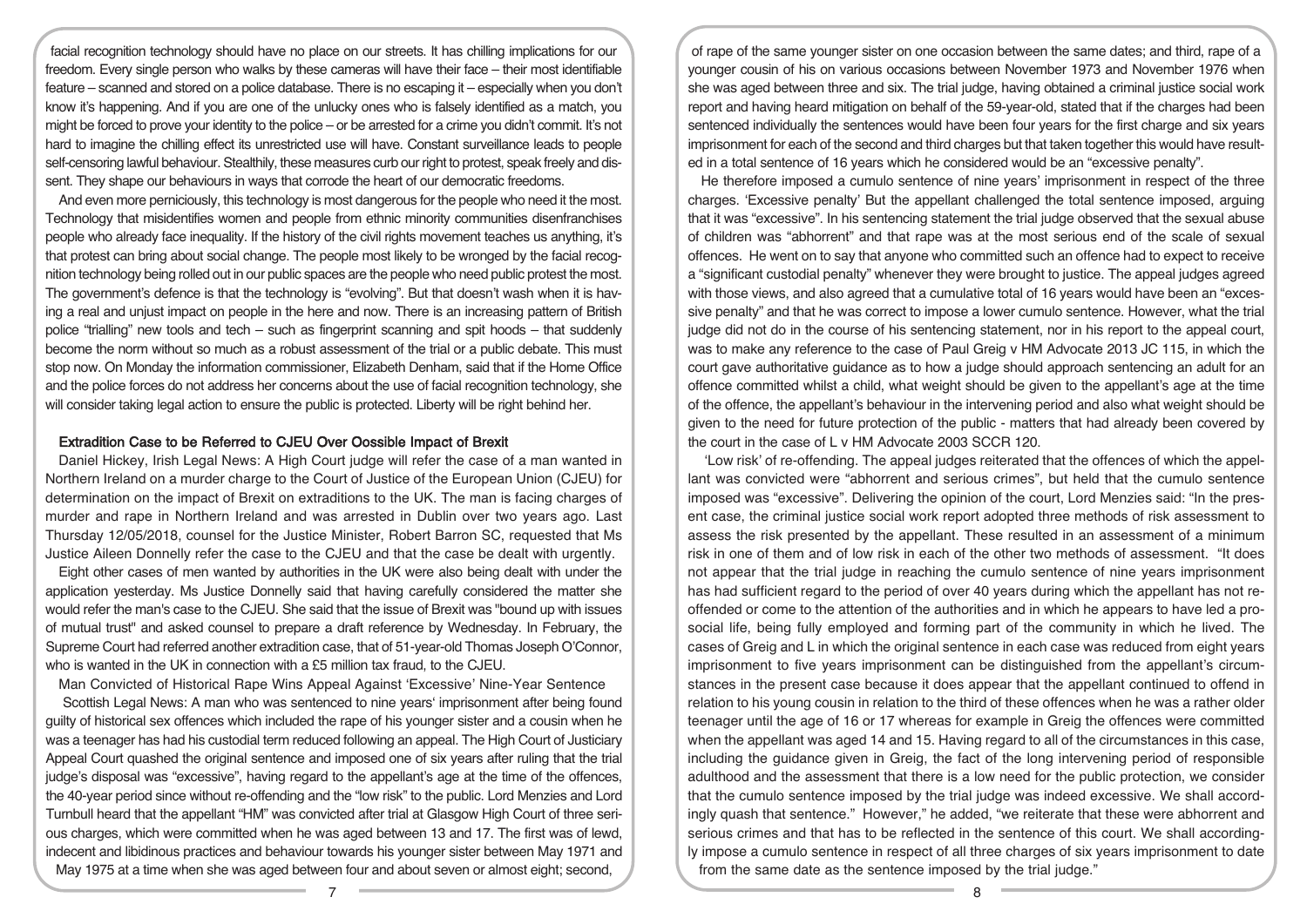### 'Tragic and Appalling' Levels of Self-Inflicted Deaths and Self-Harm HMP Nottingham

The Chief Inspector of Prisons, Peter Clarke, has published an inspection report of HMP and YOI Nottingham. The inspection, which was announced in advance, was carried out between 8-11 January 2018. This report follows the first 'Urgent Notification' issued by the Chief Inspector in January 2018, which brought serious concerns about the prison directly to the attention of the Secretary of State. Within the report, the Chief Inspector notes that the levels of self-inflicted deaths and self-harm at the prison were both 'tragic and appalling'.

The report also raises the following concerns: Only two out of 13 recommendations made in 2016 in the area of safety had been fully achieved: Levels of violence remained very high and not enough had been done to address the causes: The use of force against prisoners had increased considerably: There had been eight self-inflicted deaths in the previous two years, which had drawn significant external criticisms of the care provided to some of these prisoners. Repeated criticisms related to these deaths made by the Prisons and Probation Ombudsman (PPO) had not been adequately addressed. In a damning observation, the Chief Inspector said 'The record of failure, as set out in this report, cannot be allowed to continue. For too long prisoners have been held in a dangerous, disrespectful, drug-ridden jail. My fear, which may prove to be unfounded, is that some could face it no longer and took their own lives'.

Deborah Coles, Executive Director of INQUEST said: "The fact that this is the third consecutive report to be raising serious safety concerns begs questions about the accountability of the prison service, ministers and government. If this was any other institutional setting it would be closed down. Warnings from coroners, inspection and monitoring bodies about the lamentable failings in care have been systematically ignored. Far too many recommendations from the previous Inspectorate report have still not been implemented, which for a prison in crisis is a disgrace. The cost paid by this inaction is a system that is breaking prisoners to the point where they are taking their own lives. This is a broken prison within a broken system. Deaths will continue until there is a drastic reduction in the use of prison."

HMP & YOI Nottingham, a local prison holding just over 1,000 adult and young adult prisoners, was inspected in early January 2018, our third such inspection since 2014. In contrast to our usual practice of arriving unannounced, this inspection and indeed the previous one in 2016 were both announced well in advance. Notice of an impending inspection provides a useful opportunity for a prison to focus on improvement or the completion of earlier recommendations. It was, therefore, extraordinary that over the course of these three inspections the prison had consistently failed to achieve standards that were sufficient in any of our four tests of a healthy prison. Most concerning of all was that at all three inspections we judged outcomes in safety to be poor, our lowest assessment, and at this inspection we found that only two out of 13 recommendations made in 2016 in the area of safety had been fully achieved. We can recall only one other occasion when we have judged safety in a prison to be poor following three consecutive inspections.

This persistent and fundamental lack of safety, taken together with an overall lack of improvement from previous poor inspections, caused me on 17 January 2018 to write to the Secretary of State for Justice (see Appendix IV) and for the first time invoke the new urgent notification protocol. I This letter set out, publicly, our significant concerns regarding the treatment and conditions for prisoners in Nottingham. The protocol requires the Secretary of State to respond publicly within 28 days, setting out how outcomes will be improved in both the immediate and longer term. The Secretary of State wrote to me on 12 February 2018 and his action plan was published on the same day (see Appendix IV).

As I set out in my letter of 17 January, our findings at Nottingham in recent years tell a story of dramatic decline. I also referred to the seeming intractability of problems at this prison. A concern, and sadly no surprise to me, was the very poor response by the prison to the recommendations we made in 2016. The details and consequences of this failing are referred to and evidenced throughout this report. This prison will not become fit for purpose until it is made safe. It was clear from our evidence that many prisoners at Nottingham did not feel safe. In our survey, 40% told us they felt unsafe on their first night, 67% that they had felt unsafe at some point during their stay in Nottingham and 35% told us they felt unsafe at the time we asked them, during the inspection itself. Well over half of respondents reported bullying or victimisation in one form or another. Reported violence had not reduced since our last visit and remained high; there had, for example, been 103 assaults against staff in the preceding six months and there were numerous further reported acts of violence and poor behaviour, all of which contributed to what we considered to be an atmosphere of tension and unpredictability around the prison. Use of force had increased considerably since 2016 with, for example, nearly 500 incidents in the six months before we inspected, yet governance and supervision of such interventions were weak. The prison had been supplied with body-worn video cameras, which should have been a great support to staff, and yet because of a series of practical and administrative reasons that needed to be gripped and dealt with by managers, they were not being used.

We do not claim that the prison had been completely inactive in the face of these challenges. A new violence reduction strategy had been prepared in late 2017, there was some improved information gathering and the introduction of a key worker arrangement on E wing was showing some encouraging early signs. However, this work was fitful and had yet to have an impact. The urgent notification protocol with the Ministry of Justice states that if, during the inspection of prisons, young offender institutions and secure training centres, HM Chief Inspector of Prisons (HMCIP) identifies significant concerns regarding the treatment and conditions of those detained, HMCIP will write to the Secretary of State within seven calendar days of the end of the inspection, providing notification of and reasons for those concerns. The Secretary of State must then publish an action plan within 28 days. The prison needed to do much more to tackle the problem of drugs which, as always, was inextricably linked to violence. Again, the prison had not been completely inactive and had a drug supply reduction policy, but it was not embedded and was not effective. Well over half of prisoners told us drugs were easily available and 15% indicated they had acquired a drug problem since entering the prison. Drug-testing data showed a level of positive testing at 14.2% of those tested, rising to nearly 33% when new psychoactive substances (NPS) were included. However, testing procedures were, in our view, ineffective, which could have masked an even worse problem.

Not surprisingly, in a prison which could be defined by the prevalence of drugs and violence, the level of suicide and self-harm was both tragic and appalling. Since our previous visit, eight prisoners had taken their own lives, with four of these tragedies occurring over a four-week period during the autumn of 2017. Just a few short weeks after this inspection, a ninth prisoner was believed to have taken his own life. We were concerned that some repeated criticisms related to these deaths made by the Prisons and Probation Ombudsman (PPO) had not been adequately addressed. For example, cell call bells were still not being answered promptly. Levels of self-harm were far too high with 344 occurrences recorded in the six months leading up to this inspection. Almost a third of prisoners told us they had been the subject of assessment, care in custody and teamwork (ACCT) case management at the prison, but only 38% of these felt cared for by staff. We encourage and support the initiatives that had been started by the prison to try to drive improvement, but it was clear that any such improvement was yet to take hold.